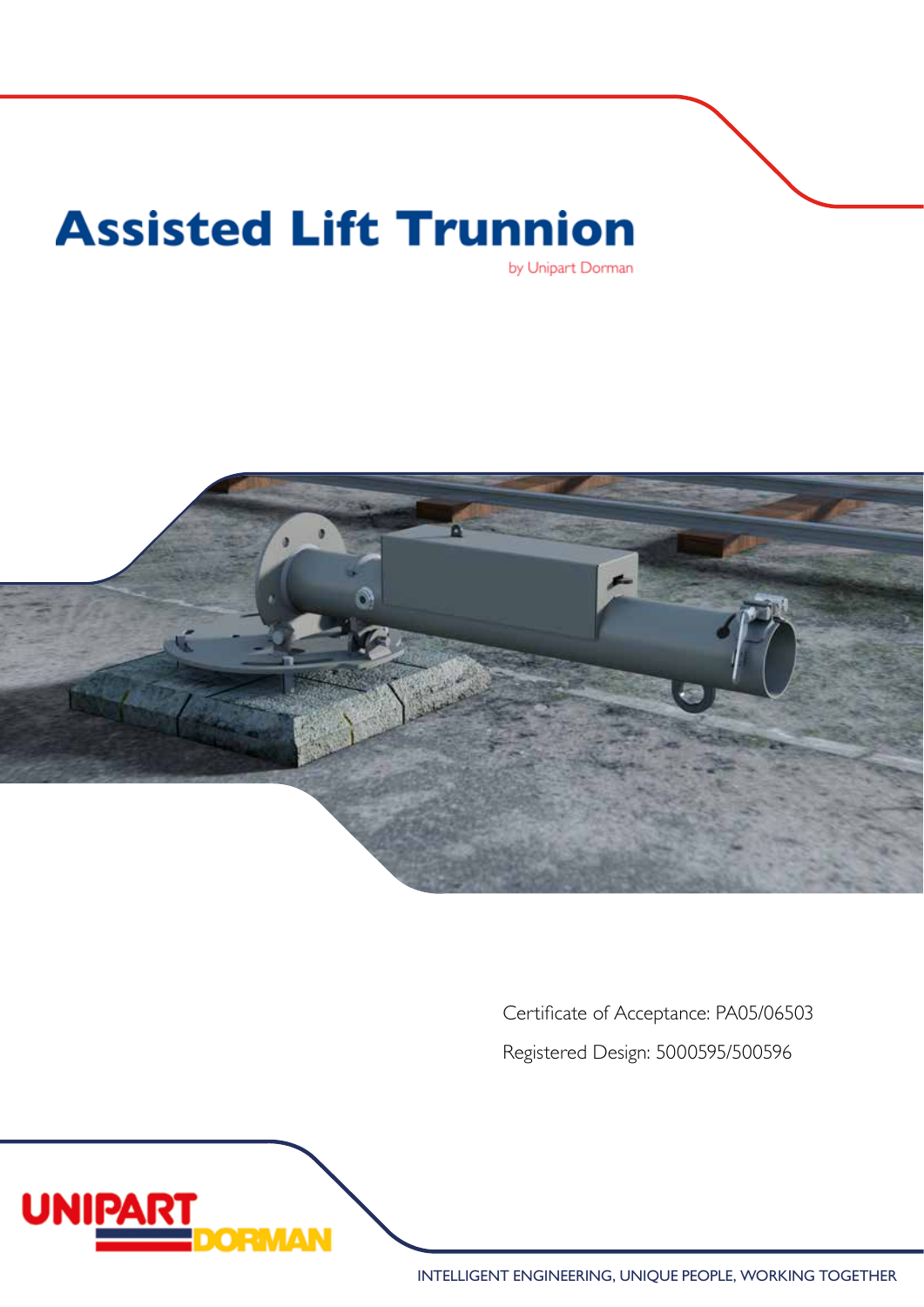As part of our continual drive to deliver world beating solutions to our rail customers, Unipart Dorman identified that the majority of signals being ordered were simple 3 and 4 aspect heads and strong customer feedback indicated a need to reduce the amount of support equipment required to install and maintain the signals.

To increase worker safety and reduce installation time, Unipart Dorman has developed a new assisted lift trunnion which uses progressive rate spring technology to reduce the lifting force required as the post is moved from the horizontal to the vertical plane.

#### Features & Benefits

- Can be used for a wide range of signals including the Unipart Dorman Classic signal range, CLS LITE, Banner Repeaters, Route Indicators and Level Crossing Wig Wags
- Simplified installation using basic handtools
- Permanent lifting eye provided allows the use of a variety of readily available mechanical handling devices - no plant or large equipment required
- Complies with PAN/E/CE 0017 (Project Advice Note Signal Structures 'Form A Guidance for Loading and Performance') and is subject to its own generic F001, F002, and F003 submission
- Signal sighting is done from ground level, allowing the trunnion to be installed and sighted in advance of signal post and head delivery to site
- After sighting, the trunnion can be secured in the horizontal position for extended periods using the hold down pin secured with a standard padlock
- Adapter available to enable some types of classic signals to be mounted

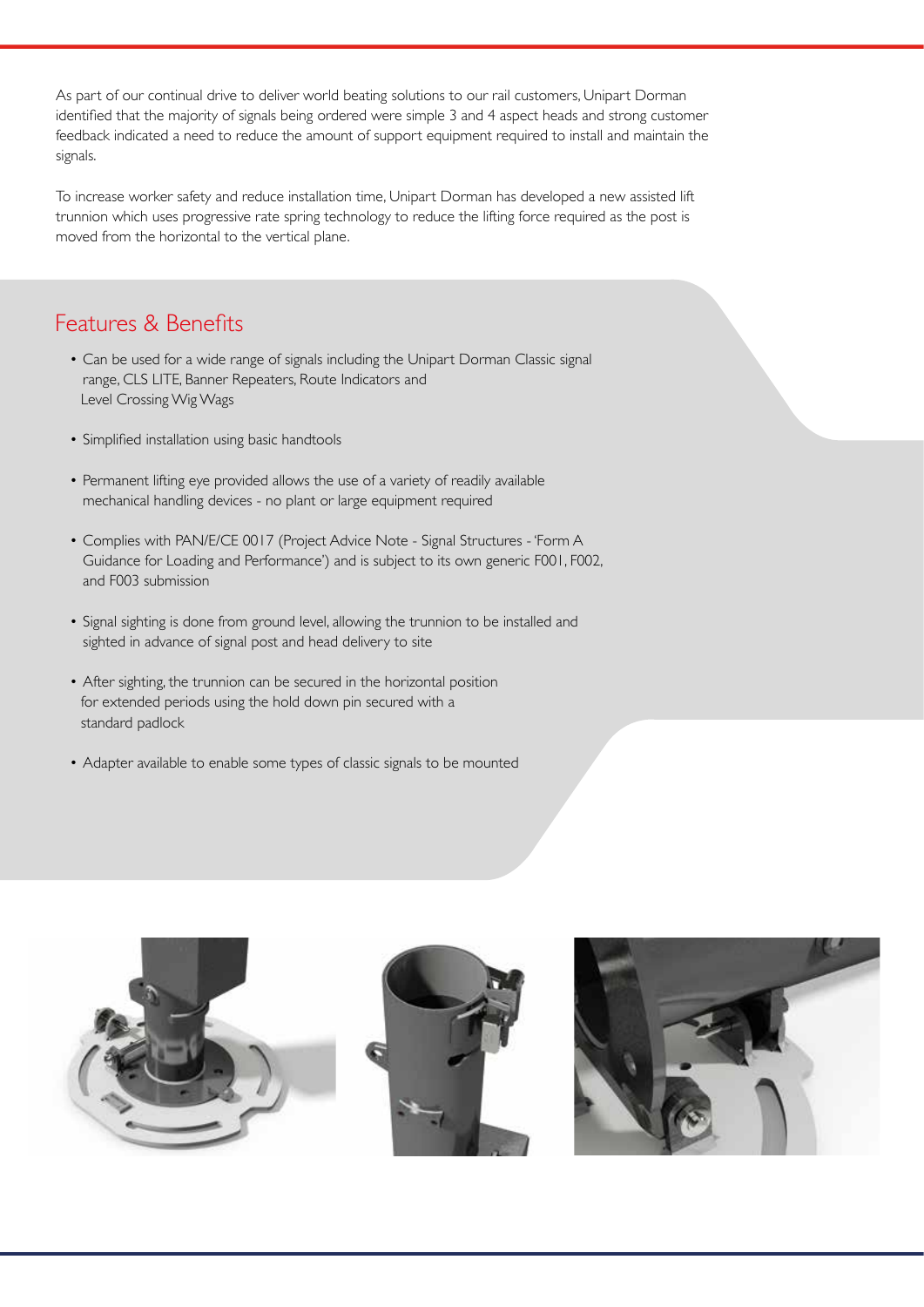## Assisted Lift Trunnion iLS Head Types































Assisted Lift Trunnion CLS LITE Head Types



Assisted Lift Trunnion is approved for use with CCTV to order the Assisted Lift Trunnion CCTV mounting bracket quote CAT No: 0094/019266